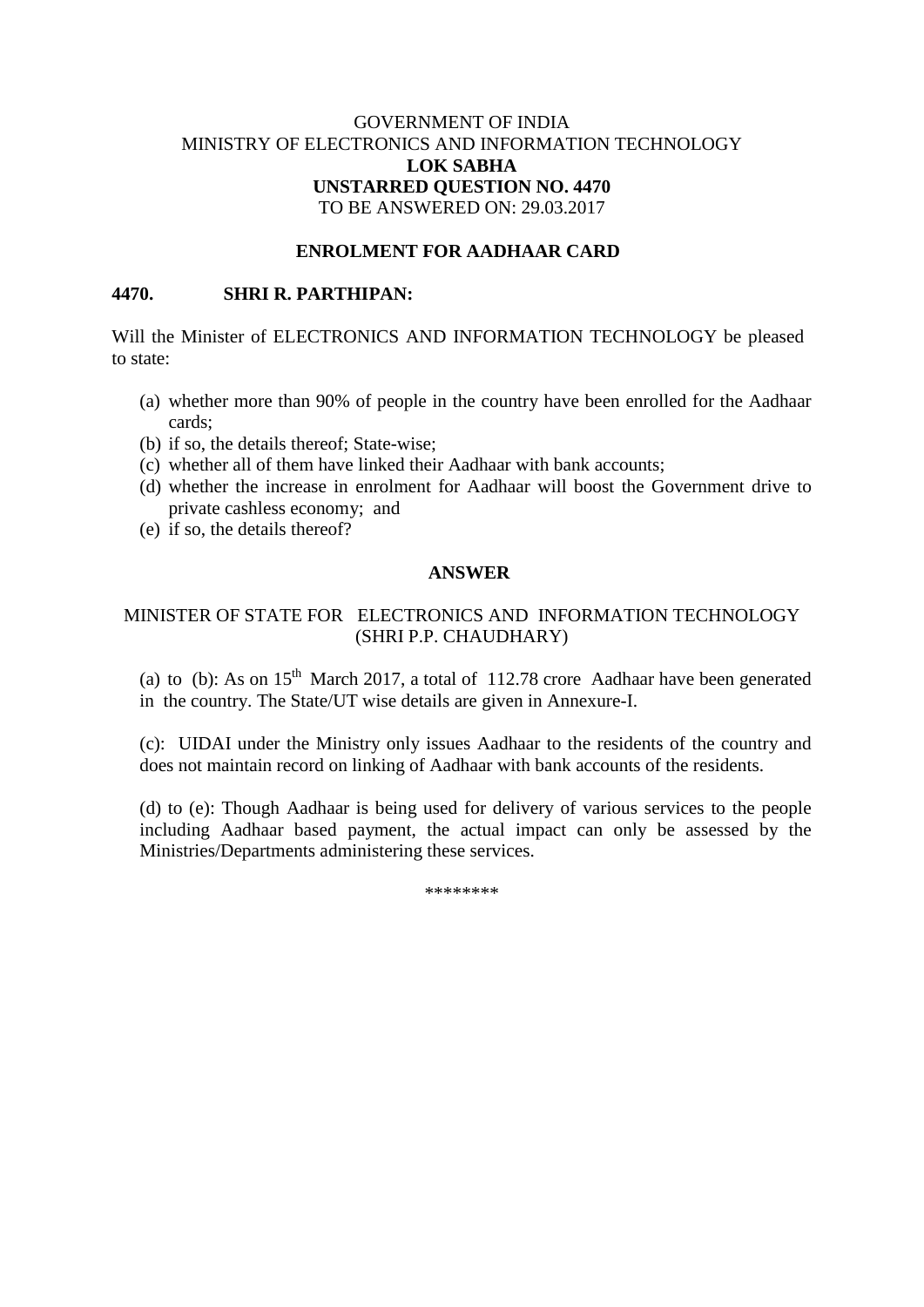|                |                          | <b>ANNEXURE - I</b>                |
|----------------|--------------------------|------------------------------------|
| S.No           | <b>State / UT Name</b>   | <b>Numbers of Aadhaar assigned</b> |
| $\mathbf{1}$   | Delhi                    | 20,923,813                         |
| 2              | Haryana                  | 27,623,848                         |
| 3              | Telangana                | 38,010,840                         |
| $\overline{4}$ | Punjab                   | 29,806,581                         |
|                |                          |                                    |
| 5              | Himachal Pradesh         | 7,373,515                          |
| 6              | Lakshadweep              | 69,014                             |
| $\overline{7}$ | Chandigarh               | 1,118,350                          |
| 8              | Goa                      | 1,542,062                          |
| 9              | Kerala                   | 35,064,515                         |
| 10             | Dadra & Nagar<br>Haveli  | 354,978                            |
| 11             | Chhattisgarh             | 26,435,500                         |
| 12             | Puducherry               | 1,285,544                          |
| 13             | Andhra Pradesh           | 50,775,814                         |
| 14             | Uttarakhand              | 10,388,559                         |
| 15             | Jharkhand                | 33,850,296                         |
| 16             | A & N Islands            | 389,390                            |
| 17             | Maharashtra              | 111,768,861                        |
| 18             | Tripura                  | 3,647,192                          |
|                |                          |                                    |
| 19             | Madhya Pradesh           | 71,884,987                         |
| 20             | Karnataka                | 60,448,311                         |
| 21             | Gujarat                  | 57, 355, 313                       |
| 22             | Sikkim                   | 590,177                            |
| 23             | <b>Tamil Nadu</b>        | 68,948,331                         |
| 24             | <b>West Bengal</b>       | 86,509,166                         |
| 25             | Rajasthan                | 64,139,033                         |
| 26             | Odisha                   | 39,037,182                         |
| 27             | <b>Uttar Pradesh</b>     | 175,972,346                        |
| 28             | Daman & Diu              | 206,994                            |
| 29             | <b>Bihar</b>             | 86,282,607                         |
| 30             | Manipur                  | 1,965,025                          |
| 31             | Jammu Kashmir            | 8,890,145                          |
| 32             | <b>Arunachal Pradesh</b> | 939,015                            |
| 33             | Mizoram                  | 687,993                            |
| 34             | Nagaland                 | 1,154,128                          |
| 35             | Meghalaya                | 281,130                            |
| 36             | Assam                    | 2,167,033                          |